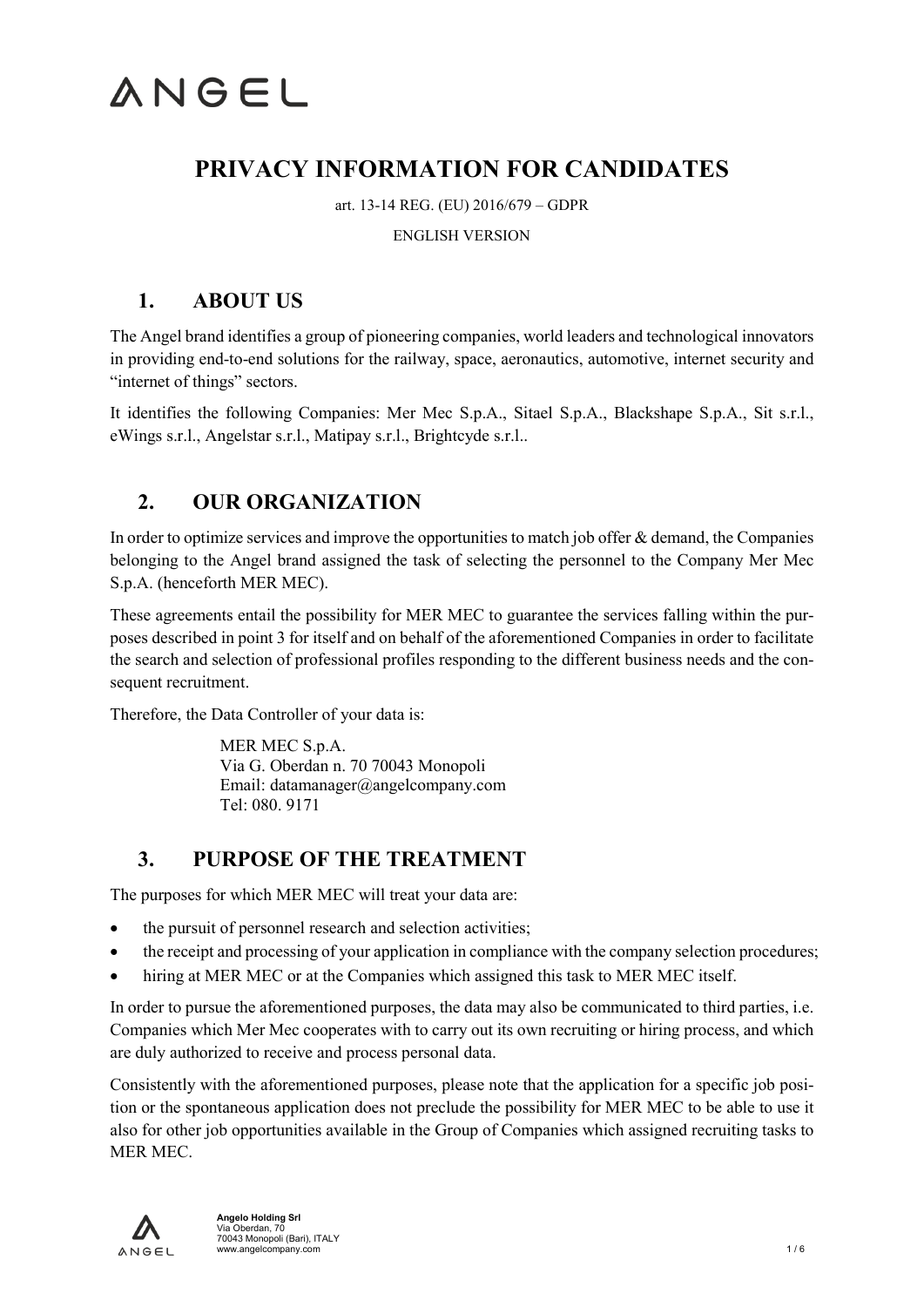### **4. Processed data**

The Data Controller mainly processes personal data:

- a) of a common nature (personal data, data relating to education and specialization courses, linguistic and computer skills, previous work experience, etc.), which will be processed within the limits of this policy;
- b) belonging to particular categories (art. 9 GDPR), limited to information on the possible belonging to protected categories and voluntarily provided by the candidates. Please note that the treatment of these particular categories of personal data will take place only when necessary in order to apply the regulations related to labor relations, the management of fiscal, social security, insurance data and anything else established by laws, contracts or company regulations. The aforementioned treatment is carried out in compliance with the provisions of the Authorization for the processing of particular data in labor relations, n. 1/2016, issued on December 15, 2016 by the Guarantor for the Protection of Personal Data;
- c) any judicial data, such as, for example, the criminal records and the pending charges certificate, where necessary, pursuant to the law by virtue of the particular job position

In case of lacking of any of the data referred to in letter a) we will not be able to consider your application.

### **5. PROCESSING METHOD**

The processing of personal data is performed by means of instruments that guarantee security and confidentiality and can be performed, in addition to manual tools, also through automated tools (both IT and telematic) designed to allow the identification and selection of aggregated or specific data.

## **6. DATA STORAGE**

Personal data will be stored for a period of time not exceeding the period necessary for the purposes for which they were collected or subsequently processed and, in any case, not later than:

- 18 months in the case of junior profiles (such as, for example, high school graduates/university graduates);
- 5 years in case of senior profiles.

The aforementioned terms start from the date of receipt of your application.

## **7. DATA TRANSFER**

The personal data collected by the Data Controller is also stored on servers located both within and outside the European Union and, in particular, in the United States. We guarantee that the extra-EU data transfer is performed according to the methods allowed by the law in force (e.g. selection of subjects belonging to international programs for the free circulation of data - EU-USA Privacy Shield - or operating in countries considered safe by the European Commission).

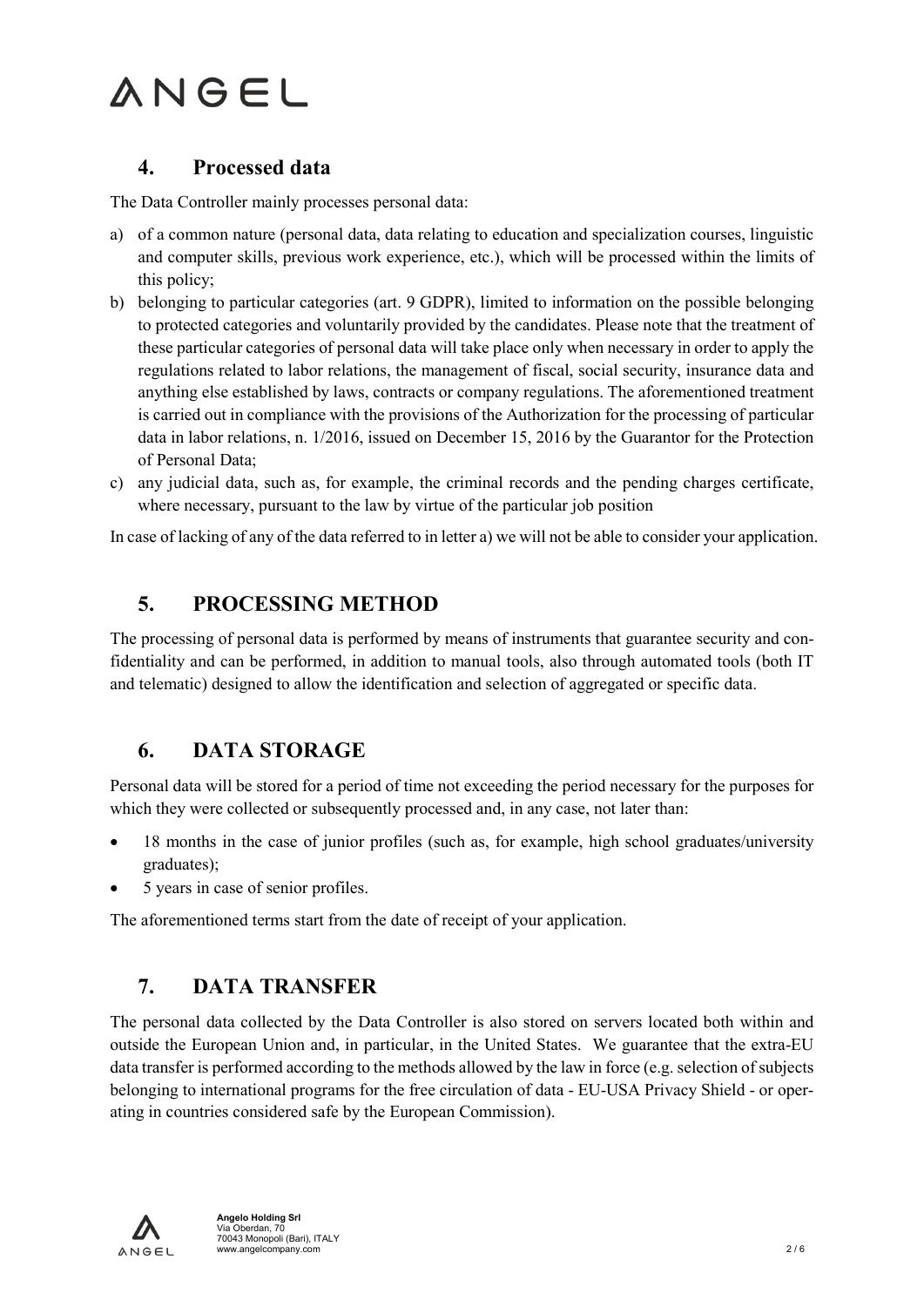## **8. DATA COMMUNICATION AND DIFFUSION**

In order to pursue the aforementioned purposes, the personal data you transmitted could be communicated to:

- internal staff authorized for processing;
- internal staff of other Companies referred to in point 1 authorized for processing;
- third parties designated as Data Processing Managers who collaborate in the personnel selection activity or in the hiring process.

## **9. LEGAL BASIS AND NATURE OF THE PROVISION**

Without prejudice to the voluntary and absolutely free choice of the interested party to transmit his or her curriculum vitae and personal data for selection (and subsequent recruitment) purposes, we inform you that the provision of such personal data is necessary in order to allow the Company to select and evaluate candidates in view of a possible future job contract, pursuant to art. 6, par. 1, letter b) of the GDPR, according to the art. 111-bis of Legislative Decree 196/2003, recently amended by Legislative Decree 101/2018, and within the limits of the aforementioned purposes. We inform you that the consent for the processing of personal data present in the curriculum vitae is not necessary. Furthermore, pursuant to the General Authorization no. 1/2016 of the Privacy Guarantor, the consent of the interested party is not necessary if the collection of the data is justified by determined and legitimate purposes and is necessary to establish a labor relation.

## **10. YOUR RIGHTS**

According to the art. 15 of the GDPR, we inform you that as an interested party, you have the right to obtain confirmation from the Data Controller that your personal data is being processed and to verify the purposes and methods of processing. The data subject is also entitled to update, correct, supplement and delete prior personal data. These rights may be exercised by you at any time by sending a notification by e-mail to datamanager@angelcompany.com, inserting the subject "GDPR: ..." and adding the reason for the contact. If the interested party considers that the processing of its personal data is in violation of the provisions of the GDPR and/or the legislation on the processing of personal data, he/she has the right to file a complaint to the Guarantor.

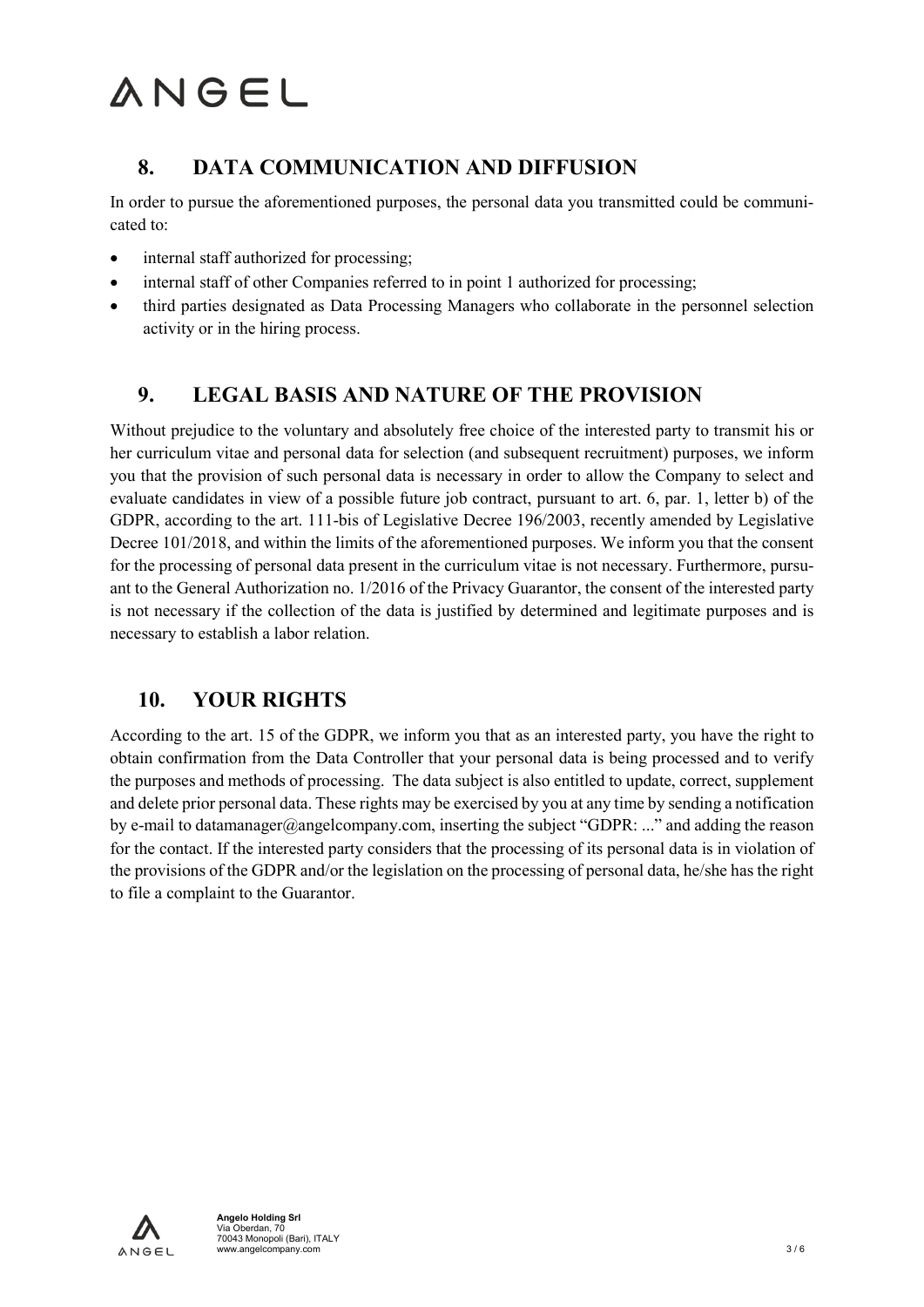## **INFORMAZIONI PRIVACY PER I CANDIDATI**

art. 13-14 REG. (UE) 2016/679 – GDPR

#### VERSIONE ITALIANA

## **1. CHI SIAMO**

Il marchio Angel identifica un gruppo di aziende pionieristiche, leader mondiali e innovatori tecnologici nella fornitura di soluzioni end-to-end per i settori ferroviario, spaziale, aeronautico, automobilistico, internet security e "internet delle cose".

Le Società da esso identificate sono: Mer Mec S.p.A., Sitael S.p.A., Blackshape S.p.A., Sit s.r.l., eWings s.r.l., Angelstar s.r.l., Matipay s.r.l., CyberA2M s.r.l..

## **2. COME SIAMO ORGANIZZATI**

Le Società che afferiscono al marchio Angel, al fine di ottimizzare i servizi e migliorare le occasioni di incrocio domanda/offerta di lavoro, hanno conferito l'incarico di selezionare il personale alla Società Mer Mec S.p.A. (d'ora in poi MER MEC).

Tali accordi comportano la possibilità da parte di MER MEC di garantire i servizi rientranti nelle finalità descritte al punto 3 per sé stessa e per conto delle Aziende anzidette allo scopo facilitare la ricerca e selezione di profili professionali rispondenti alle diverse esigenze aziendali e la conseguente assunzione.

Per cui, il Titolare del Trattamento dei tuoi dati è:

MER MEC S.p.A. Via G. Oberdan n. 70 70043 Monopoli Email: datamanager@angelcompany.com Tel: 080. 9171

## **3. FINALITA' DEL TRATTAMENTO**

Le finalità per le quali MER MEC tratterà i Tuoi dati sono:

- il perseguimento delle attività di ricerca e selezione del personale;
- la ricezione ed il trattamento della tua candidatura nel rispetto delle procedure aziendali di selezione;
- l'assunzione presso MER MEC o presso le Società da cui questa ha ricevuto incarico.

Per il perseguimento degli scopi anzidetti, i dati potranno inoltre essere comunicati a Terze Società di cui Mer Mec si avvale per attuare il proprio processo di recruiting o assunzione debitamente autorizzate alla ricezione e trattamento dei dati personali.

Coerentemente con le finalità sopra riportate, si precisa che la candidatura specifica per una singola posizione di lavoro o la candidatura spontanea non precludono la possibilità da parte di MER MEC di poterla utilizzare anche per altre opportunità di lavoro presenti nel Gruppo di Aziende da cui ha ricevuto incarico.

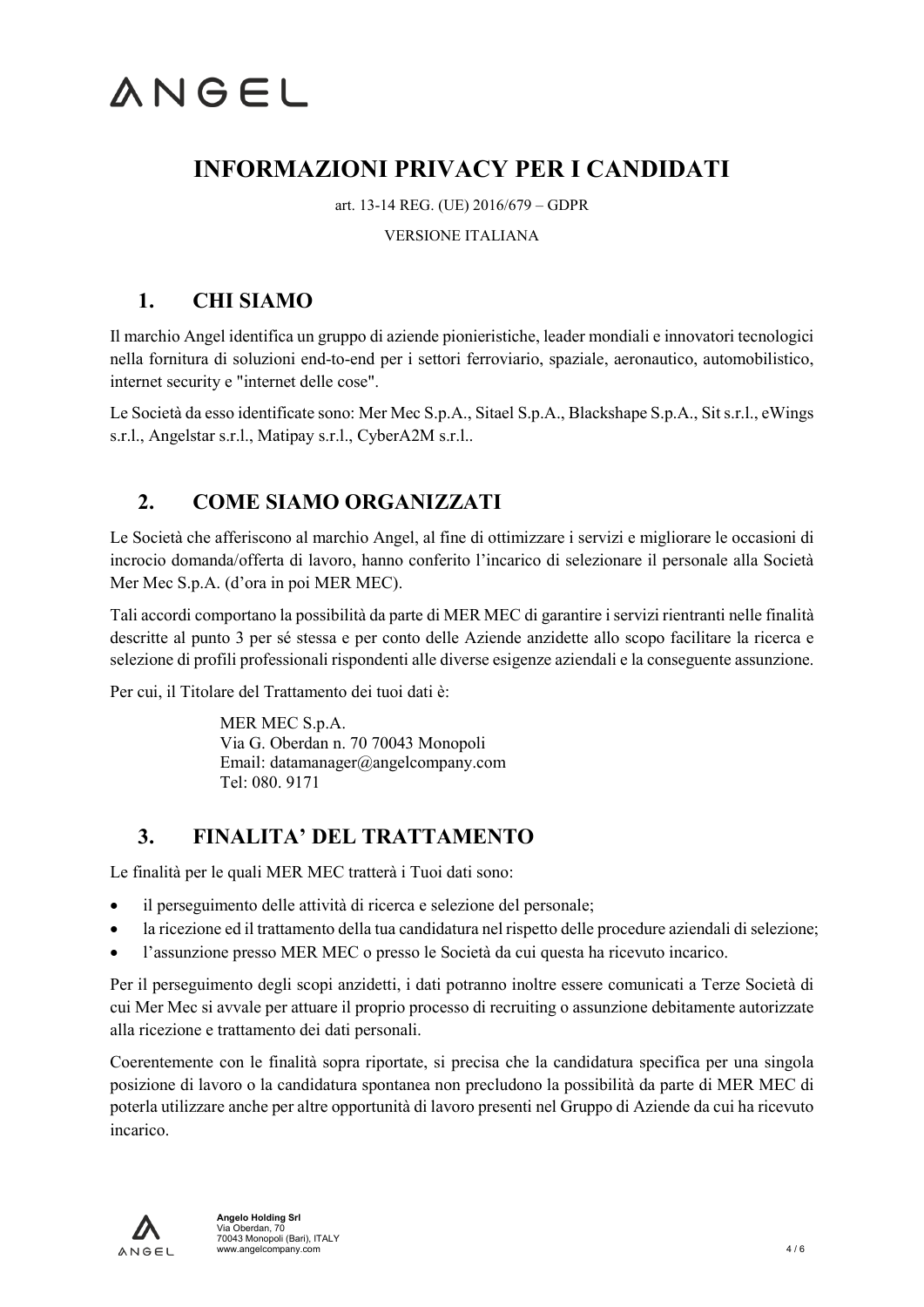### **4. Oggetto del Trattamento**

Il Titolare tratta principalmente dati personali:

- d) di natura comune (dati anagrafici, dati relativi al percorso formativo e corsi di specializzazione, conoscenze linguistiche ed informatiche, esperienze lavorative pregresse, ecc.), che saranno oggetto di trattamento nei limiti della presente informativa;
- e) appartenenti alle categorie particolari (art. 9 GDPR), limitatamente all'informazione sulla eventuale appartenenza alle categorie protette e conferite dal candidato su base volontaria. Si specifica che il trattamento di tali categorie particolari di dati personali avverrà solo qualora necessario per poter dare applicazione alle normative in tema di rapporto di lavoro, per la gestione dei dati fiscali, previdenziali, assicurativi e quant'altro stabilito da leggi, contratti o regolamenti aziendali. Il suddetto trattamento è effettuato in ottemperanza con quanto previsto dall'Autorizzazione al trattamento dei dati particolari nei rapporti di lavoro, n. 1/2016, emanata il 15 dicembre 2016 dal Garante per la Protezione dei Dati Personali;
- f) eventuali dati giudiziari, quali, ad esempio, il casellario giudiziale ed il certificato relativo ai carichi pendenti, laddove necessario ai sensi di legge in virtù della particolare posizione lavorativa

In assenza del conferimento completo dei dati di cui alla lettera a) non potremo prendere in considerazione la tua candidatura.

## **5. MODALITÀ DEL TRATTAMENTO**

Il trattamento dei dati personali avviene mediante strumenti idonei a garantirne la sicurezza e la riservatezza e può essere effettuato, oltre che con strumenti manuali, anche attraverso strumenti automatizzati (sia informatici che telematici) atti a consentire l'individuazione e la selezione di dati aggregati o specifici.

## **6. CONSERVAZIONE DEI DATI**

I dati personali saranno conservati per un periodo di tempo non superiore a quello necessario agli scopi per i quali essi sono stati raccolti o successivamente trattati e, in ogni caso, non oltre i:

- 18 mesi se si tratta di profili junior (quali, ad esempio, neo-diplomati/laureati);
- 5 anni se si tratta di profili senior.

I termini anzidetti decorrono dalla data di ricezione della tua candidatura.

## **7. TRASFERIMENTO DEI DATI**

I dati personali raccolti dal Titolare sono conservati anche su server ubicati sia all'interno che al di fuori dell'Unione Europea e, in particolare, negli Stati Uniti. Ti garantiamo che il trasferimento dei dati extra-UE avviene secondo le modalità consentite dalla legge vigente (es. selezione di soggetti aderenti a programmi internazionali per la libera circolazione dei dati - EU-USA Privacy Shield - od operanti in Paesi considerati sicuri dalla Commissione Europea).